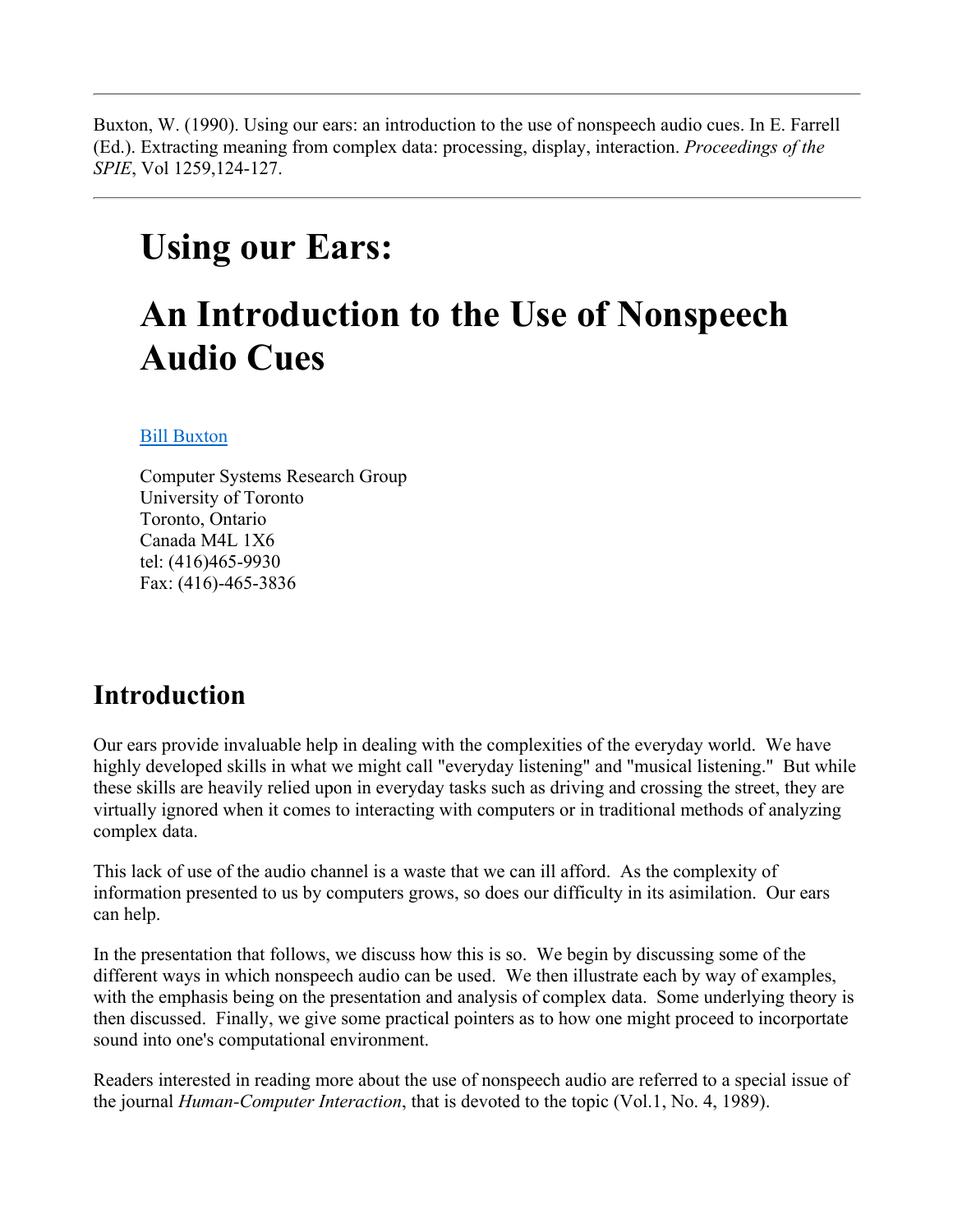### Classes of Audio Cue

Functionally, nonspeech audio messages can be thought of as providing one of three general types of information: alarms and warnings, status and monitoring indicators, and encoded messages. Typically, different types of audio cues are used for each.

Alarms and warning messages are signals that take priority over other information. Their purpose is to interrupt any ongoing task and alert the user to something that requires immediate attention. They normally only sound in an "exception" condition. They are usually loud, easily identifiable sounds with sharp transients. An ambulance siren would be one such example.

Status and monitoring messages provide information about some ongoing task. The nature of such cues depends upon the type of task being monitored.

The key click produced when typing on a conventional keyboard is one example of how audio cues can provide status feedback for short discrete tasks. Normally in typing, the sound cue only indicates whether the key has been pressed or not. However, Monk (1986) showed that one can go beyond this. In an experimental situation, he showed how mode errors could be significantly reduced by having the pitch of the sound associated with each keystroke depend on which of two modes the system was in.

For ongoing continuous tasks, sounds providing status information are usually sustained tones or repeating patterns that are audible for the duration of the process that they are monitoring. In such cases, unlike alarms, these messages are designed to fade rapidly into the background of the operator's consciousness, so that attention can be directed to some other foreground task. They are designed to come back into the foreground only when there is a significant change in the process being monitored.

The design of this type of message exploits the fact that the human perceptual system does not remain conscious of steady-state sounds. In contrast, it is very sensitive to change. Hence, if a steady-state sound representing an ongoing background task stops, then that transition will bring the fact of a change in state to the user's attention. The sound of a washing machine turning off is one such example. In the driving example, any change in the normal background sound of the car motor is another.

Humans are capable of monitoring more than one such signal in the background, providing that the sounds are appropriately differentiated. As with alarms, however, although a number of different messages can be individually discriminated and understood, if more than one simultaneously requires attention, then it is likely that the user will become confused and performance will be affected. An actual case in which this was evident was the Three Mile Island power plant crisis. There, over 60 different auditory warning systems were activated (Sanders & McCormick, 1987, p. 155). This example illustrates that although we can recognize and simultaneously monitor a number of different audio cues, we can normally only respond to one or two at a time.

Encoded messages are used to present numerical (or quantitative) data, such as statistical information, in patterns of sound. For example, Lunney, et al. (1983) used audio motives to present spectral information of various chemicals to blind students. The complex and varying sounds used here contrast with the penetrating one or two sounds used with alarms or with the steady-state tones or patterns used in status monitoring.